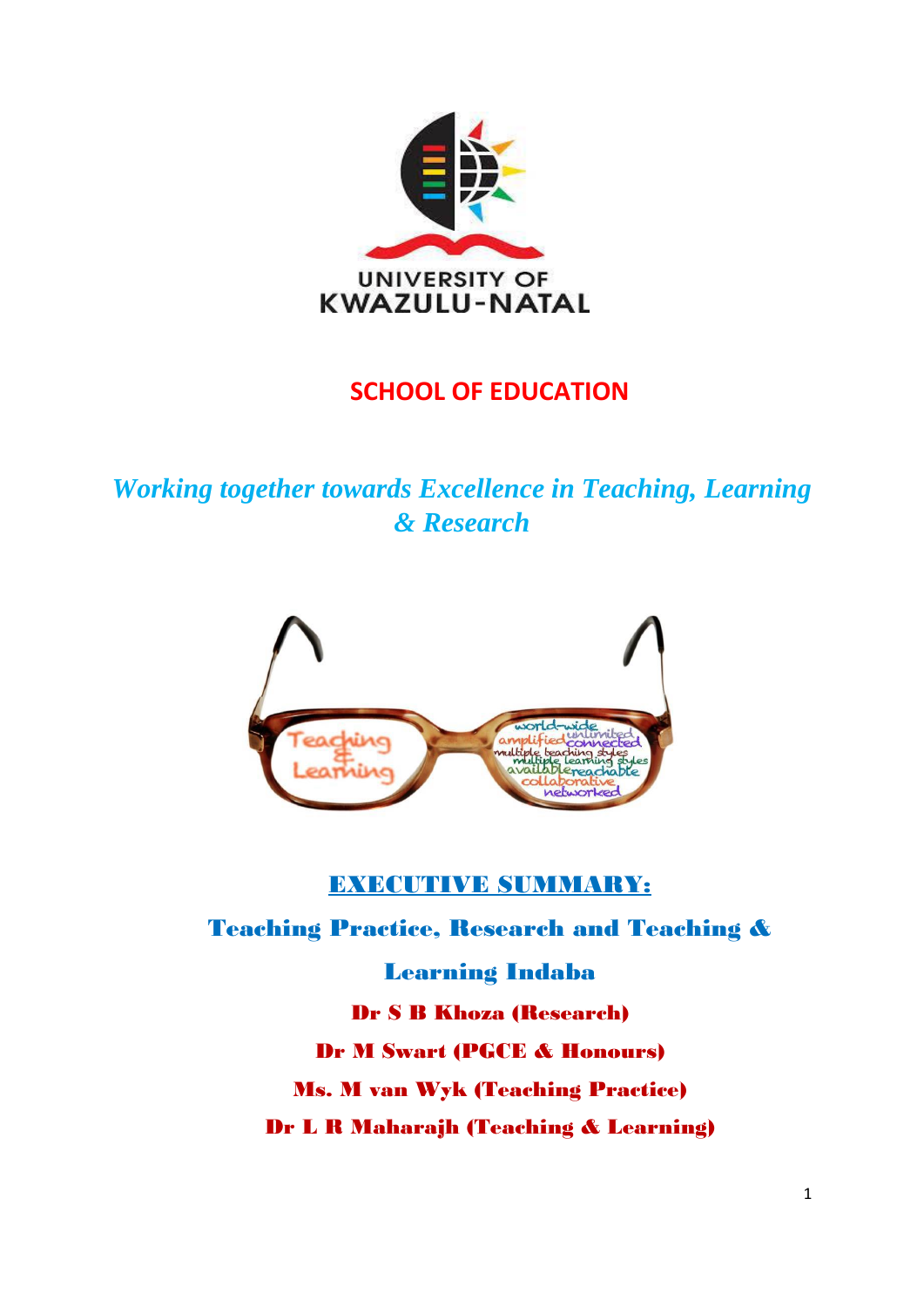#### **1. Introduction**

In November 2016, the School of Education held three Indabas: Teaching Practice  $(7<sup>th</sup>)$ , Research (8<sup>th</sup>) and Teaching and Learning (18<sup>th</sup> & 19<sup>th</sup>). The purpose of these Indabas was to discuss the teaching & learning challenges the School of Education is encountering and to develop strategies to turn this around. The Indabas offered staff an opportunity to engage with colleagues on issues such as policy, teaching, learning, research, teaching practice, assessment and practice, student learning, technology, supervision, staff support, social media, politics, assessment, and university climate amongst others.

This Executive Summary provides some of the highlights of the discussions that were held at the Indabas. The Summary begins with the highlights of the Teaching Practice Indaba, which was held over one day. It then proceeds to offer the highlights of the Research (held over one day) and the Teaching and Learning (held over two days) Indabas. The attendance at the Teaching Practice and Teaching and Learning Indabas was low (about 30 staff attended), and slightly higher at the Research Indaba. The low attendance could have been as a result of student protest action which forced the university to extend the academic programme to beyond 30 October 2016. Many academic staff were still conducting lectures in the first two weeks of November 2016.

### **2. Teaching Practice Indaba**

The discussion at the Teaching Practice Indaba was held in themes as follows:

# **2.1. Assessment**

The main discussion point around assessment was the question of how staff apply a generic set of criteria to all phases of teaching, levels of study  $(1<sup>st</sup>, 2<sup>nd</sup>, 3<sup>rd</sup>, 4<sup>th</sup>$  and PGCE) and subjects. Teaching files were also discussed and staff were of the view that in addition to first year students, all second, third and fourth year students should also have their teaching files assessed as they serve as portfolios of evidence.

# **2.2. Context of TP**

The main concern raised by staff was whether students could teach in different schooling contexts. Staff agreed that the weaknesses of students should not be the focus of the assessment, but that the focus should be on the development of the students. In discussing the timing of the teaching practice session (July/August), staff expressed the view that they often find themselves rushing from one school to another.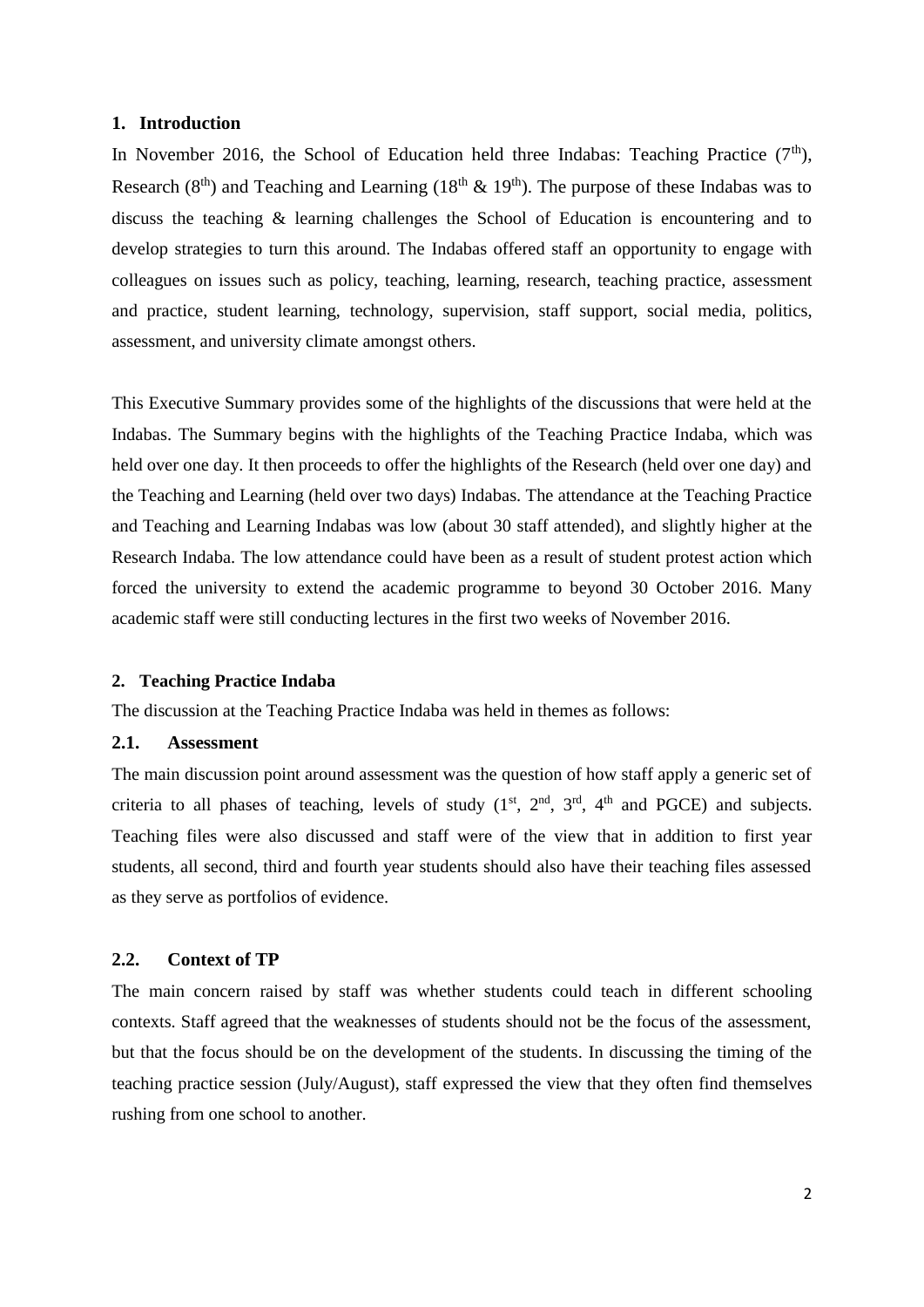## **2.3. What can make TP more effective?**

This was the third theme discussed at the Indaba. Staff were of the view that the paperwork (summative and formative assessment forms) is too cumbersome and suggested that the forms be re-designed. The issue of students often not knowing the subject knowledge was discussed and staff felt that micro teaching should be reintroduced. Once again, the issue of the timing of the teaching practice session (July/August) was raised as staff were of the view that students engage in examination marking/reviewing (from the school's  $2<sup>nd</sup>$  term) and do not do as much teaching as is needed. Another reason to rethink the timing of teaching practice is that many students have not yet done method modules by July/August as these are often taught in the second semester after teaching practice.

## **2.4. What makes you happy about TP?**

Staff were unanimous in the view that the teaching practice office was well run and the office staff are very responsive. Staff also spoke positively about TP 120 as this affords students a broader perspective of what happens in other schools.

## **3. Research Indaba**

# **3.1. Introduction**

The Research Indaba was conducted in three parallel sessions as follows:

| Group $1$ : | PhD Cohort Supervision Research Weekend                                  |
|-------------|--------------------------------------------------------------------------|
|             | (facilitated by Dr A Pillay, Prof N Amin, Prof S Maistry & Prof A Sheik) |
|             | Master's in Education Support                                            |
|             | (facilitated by Dr V Mudaly and team)                                    |
| Group 2:    | Being a supervisor workshop                                              |
|             | (facilitated by Prof K Pithouse-Morgan and team)                         |
|             | PhD Student, Staff and Supervisor Scholarship Seminar Series             |
|             | (facilitated by Dr A James and team)                                     |
| Group 3:    | Journal article publication workshop                                     |
|             | (facilitated by Prof S Bansilal and team)                                |
|             | Technical skills training workshops: Managing research and supervision   |
|             | through information technology                                           |
|             | (facilitated by Dr C Chibaya and team)                                   |

Thereafter, four plenary sessions were held.

Research proposal reviewing/defending process *(facilitated by Prof D Bhana).*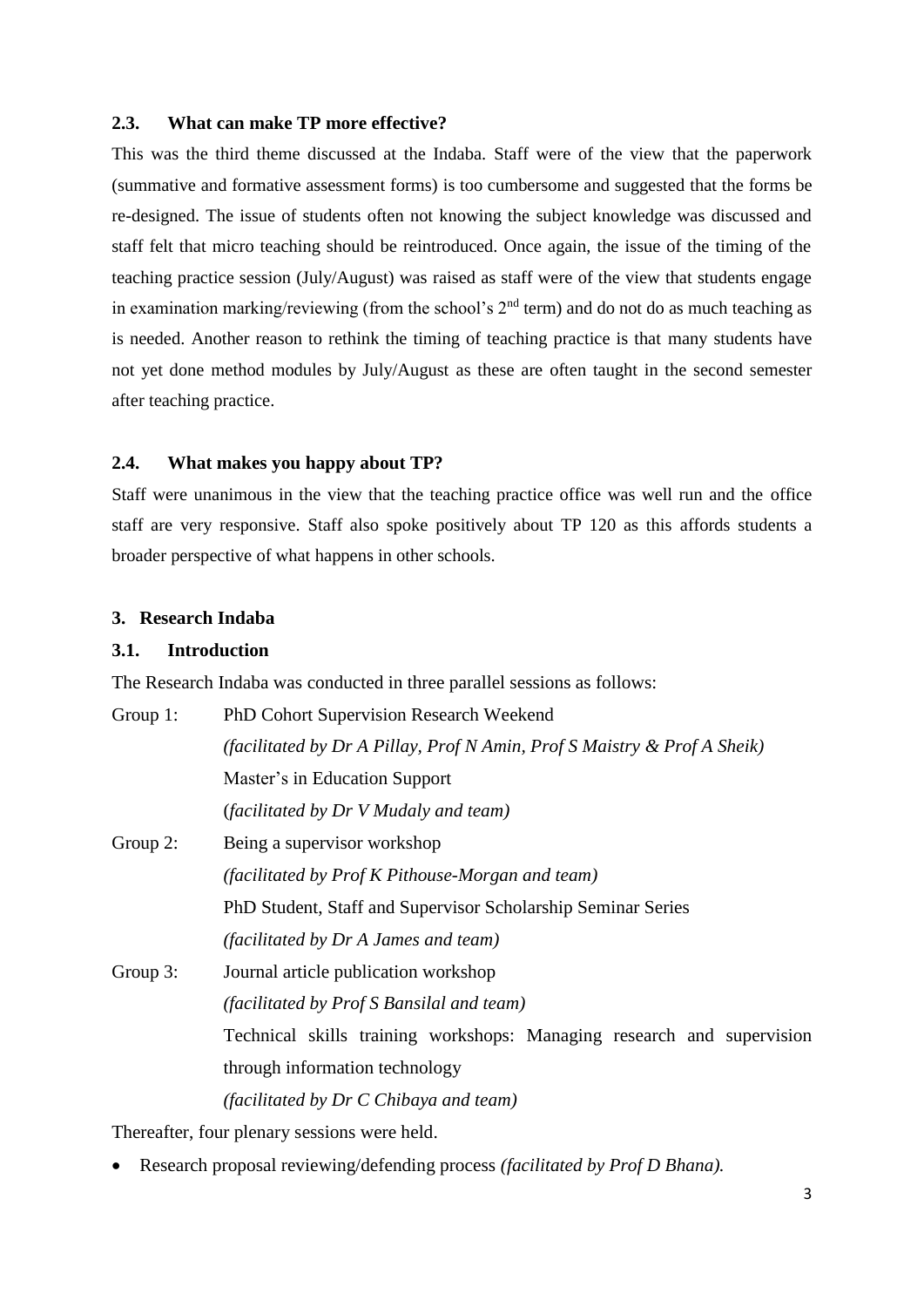- M Ed/PhD examination process *(facilitated by Prof V Chikoko).*
- Others (student feedback and reflection of DACOSER) *(facilitated by Prof M Samuel.)*
- Closure *(facilitated by Prof Morojele and Prof Msibi).*

The aims of the Research Indaba were to:

- provide support to both postgraduate students and supervisors and to generate capacities in **designing, managing, and reporting on educational research studies** (including proposal development, field work engagements and dissertation/ thesis report writing);
- promote spaces within the **academic cultural ethos** of the institution which values and promotes research as a scholarly enterprise;
- generate technical and conceptual tools for **promoting and supervising postgraduate studies**;
- profile the **existing scholarship within the research community** drawing especially from local academics within the school;
- draw on expertise of more experienced supervisors/researchers in terms of **academic writing and publication** of research projects and journal articles.

# **3.2. Master's in Education support**

The purpose of these support sessions is to provide a forum to monitor and track work in progress of M Ed students. There were five sessions held in 2016. Support was offered to students in the proposal development phase and to those in the post proposal development phase. During the discussion at the Indaba, the facilitators made an appeal for more academic staff to join the programme so as to allow for students to be divided into smaller, more manageable groups.

#### **3.3. PhD cohort supervision weekend**

The purpose of these cohort sessions is to develop shared supervisory development amongst supervisors; to generate inter-disciplinarity scholarship; to generate critical readership audience of PhD work in progress as well as to serve as a forum for collegial academic exchange of scholarship. The group at the Indaba expressed their concern that **few staff participated as cohort** supervisors and that the cohort facilitators offered their expertise without any gain. Some reasons given by the participating team members for limited participation from staff follow.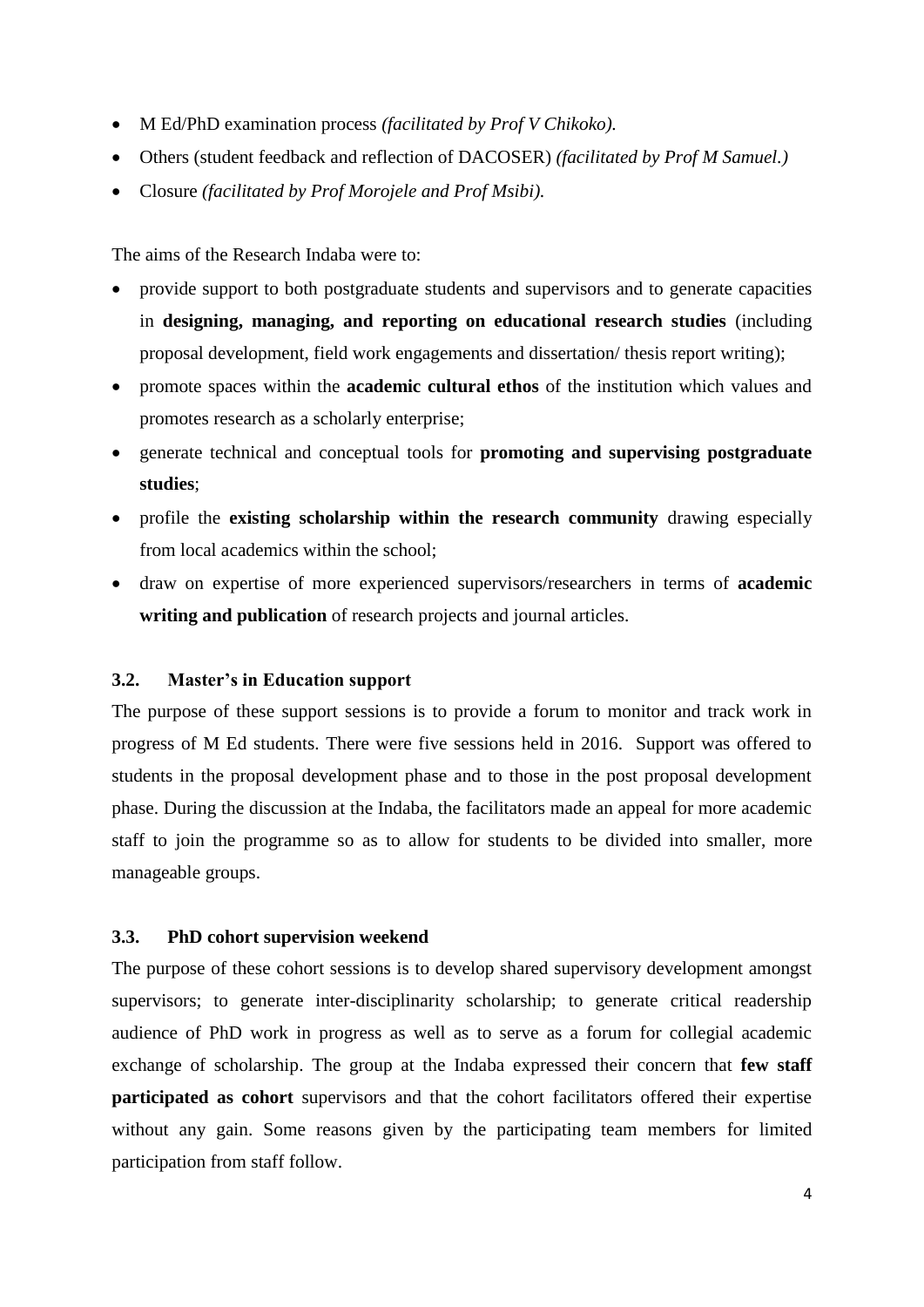- Cohort supervision is voluntary and there are no workload hours allocated to staff participating in the cohort.
- Staff have commitments during weekends resulting in fewer members being available to support the cohort.
- Criticism from supervisors who do not want their students to participate.
- There are some supervisors who are critical of cohort supervisors' feedback to their students.

The group also discussed the following myths of cohort groups.

- Cohorts feedback sometimes undermines that of supervisors.
- Students attend sessions as they have weak supervisors.
- Feedback confuses students as different opinions are expressed and these are sometimes contrary to the advice of supervisors.
- Students are emotionally destabilised with 'unkind' comments.

Out of this discussion arose the issue of how the cohort supervisors can provide feedback to students in a manner that is constructive and has academic integrity and critique without students feeling exposed to 'epistemic violence'. A question raised was whether or not PG students are ready for accepting intellectual debates and criticism.

This discussion session concluded with suggestions for sustaining effective cohorts. Some of these suggestions are as follows.

- Arrange times that are suitable to both students and staff.
- Motivate more professoriate and novice supervisors to participate.
- Add the number of hours spent at the workshops to the workloads of staff who participate  $(72 \text{ hours} = 12 \text{ hours} \times 6 \text{ weeks}$

# **3.4. Being a supervisor workshops**

The purpose of this supervision session is to support novice supervisors as they build expertise in supervision. All research supervisors are both novice and expert in some sense. This workshop series was facilitated by a group of 'novice and expert' supervisors from diverse specialisations, brought together by our shared belief that to be effective supervisors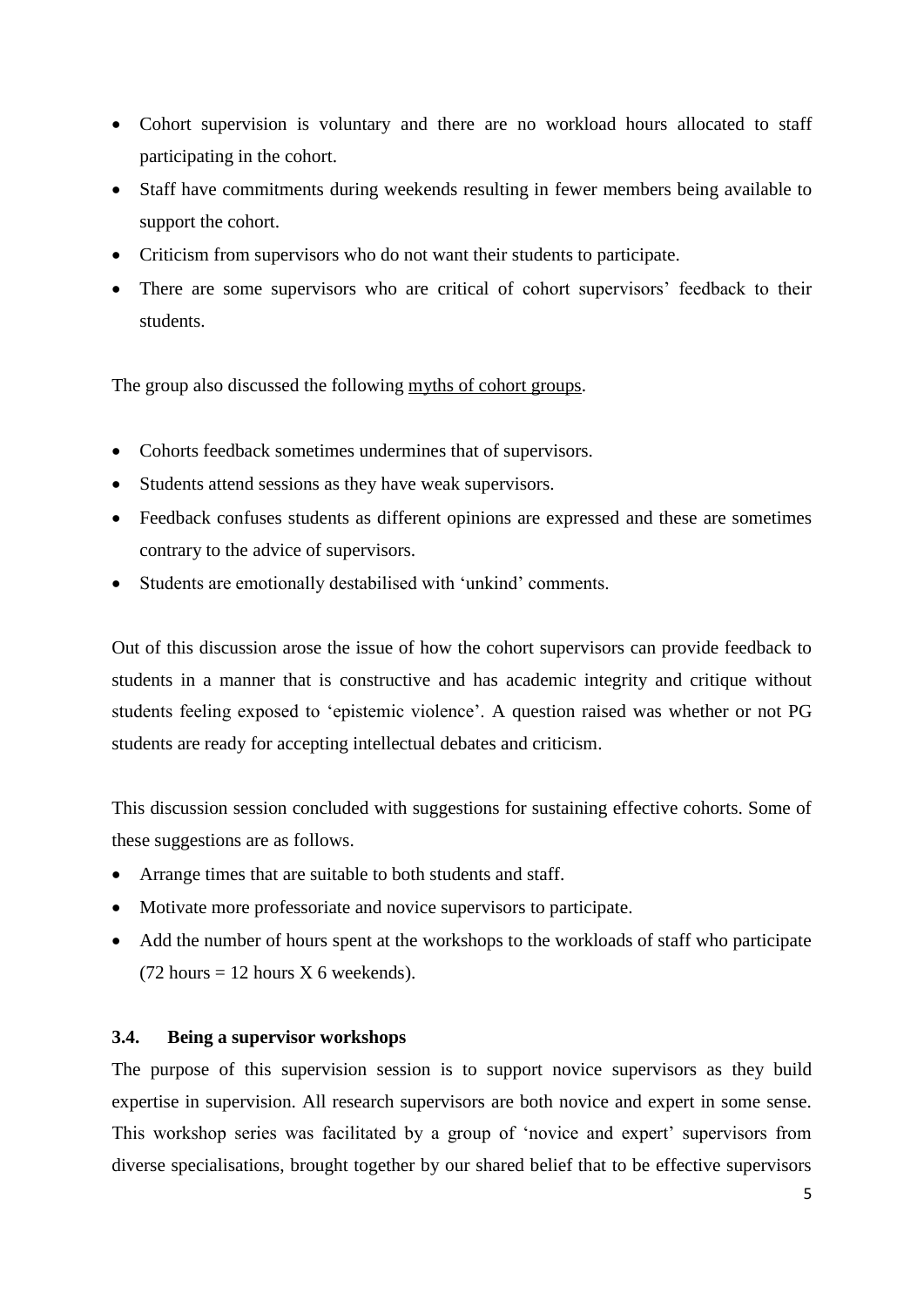we need to be lifelong learners. The workshops were based on findings from international research that suggests that successful supervision of research requires supervisors to 'walk our talk' and model personal and professional learning in our own research and pedagogy. In this workshop series, we engaged in participatory, creative, and self-reflexive activities to explore what becoming a supervisor might entail and to engage with lived experiences of supervision, with the aim of developing a supportive community of supervisors. The group made the following recommendations for 2017.

- Time management is an important area that the School can turn its attention to in supporting academics.
- Two more half day sessions should be held in February and March 2017 to engage with the support of academics in these two areas.

## **3.5. PhD Student, Staff and Supervisor Scholarship Seminar Series**

The purpose of this seminar series is to generate a regular seminar series of UKZN School of Education senior staff to present recent conference papers, recent articles published, disseminate information about their (funded) research project and to outline their book publication profiles. One seminar on the 1st September 2017 was hosted. This seminar was entitled: Publishing a book (Booksellers perspective – Mr. Cedric Sissing; Politics of Publishing – Prof Michael Samuel). Each presentation was approximately 20 minutes with good questions and answers during the discussion session. An exhibition of books published by staff was also on display. The discussion at the Indaba highlighted the importance for having these seminars but concern was raised regarding the timing, siting (Edgewood/Pietermaritzburg), topics and the importance of these for both staff and students.

The group made the following suggestions as to how to improve the seminar series:

- It should include ALL staff.
- A School Research report should be developed and this will serve as the database which will inform the planning for the seminars.
- Reporting of research could be from clusters/disciplines/projects.
- A variety of **formats** such as seminar series, workshops, project reports and colloquiums should be introduced.
- There should be 6 "seminars" a year.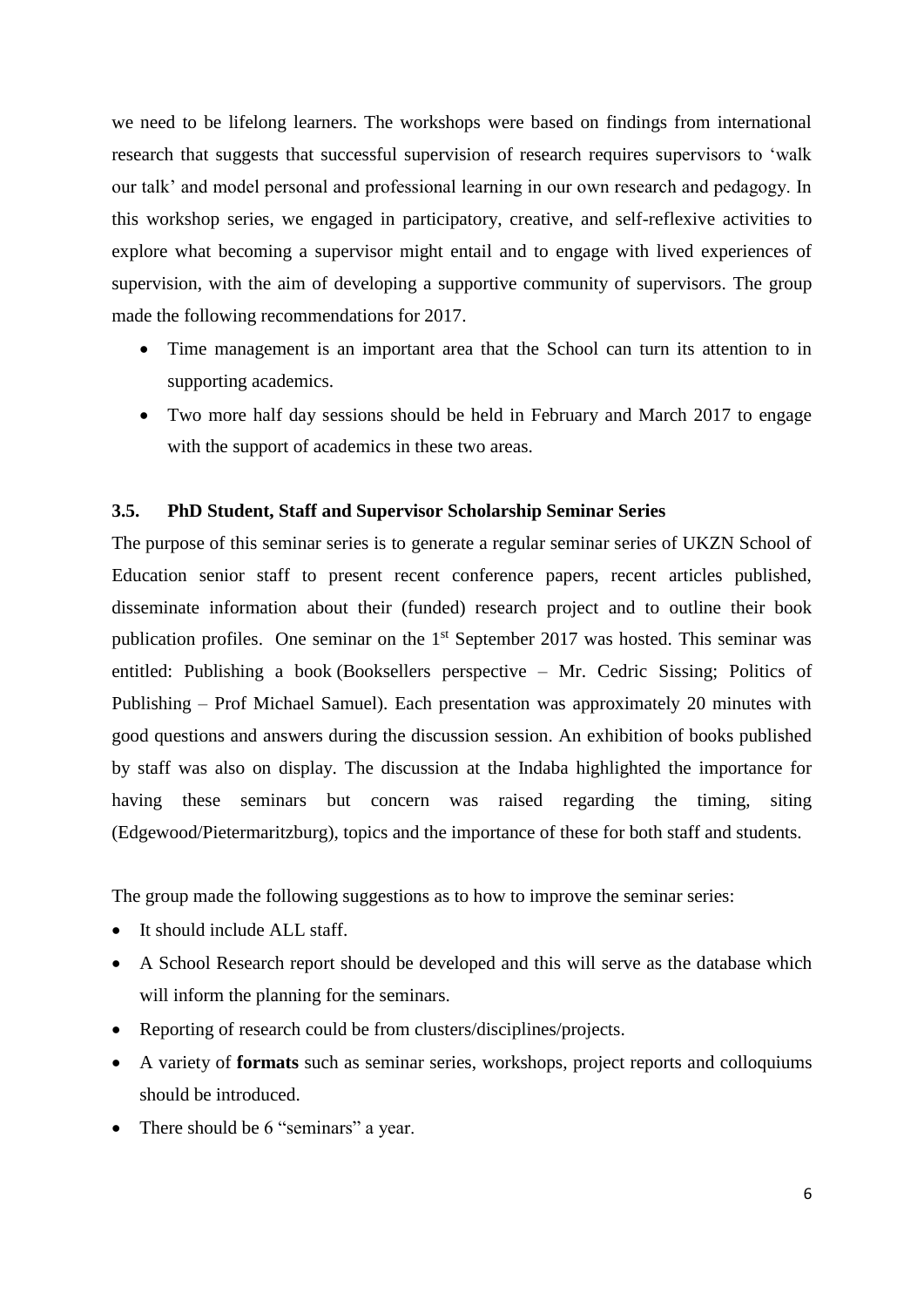## **3.6. Journal article publication workshop**

The purpose of the journal article publication workshops is to deal with reworking of draft articles for (re) submission to journals as well as dealing with fine-tuning an article before submission. In the brainstorming session held at the Indaba, possible reasons for the low levels of interest were presented:

- Perhaps the criteria that it was only open to people currently doing a PhD and who had published less than three articles was limiting.
- The timing could have been a problem. July-Dec was a very busy semester, and there were many research activities during this time. These included masters support, doctoral support and other workshops. The Friday-Saturday timetabling could also have been a problem.

After a robust round of discussions, the following suggestions emerged:

- Instead of weekends, have sessions during the week. A suggestion was sessions on a Wednesday or Thursday afternoon from 4-6pm.
- Two sessions per month, every second week, starting in February 2017.
- Sessions should consist of input by a facilitator as well as progress reports by participants.
- There should be sufficient mentors to provide motivation and assistance. A decision needs to be taken as to whether or not mentors time will be added to their workload hours.
- Mini-conference to be held in March/ April, where participants will present papers of their work

# **3.7. Technical skills training workshops: Managing research and supervision through information technology**

The purpose of the technical skills workshops is to develop technical operational skills in undertaking postgraduate research and supervision. This programme requires new coordinators because the previous coordinators are no longer available to offer support to students.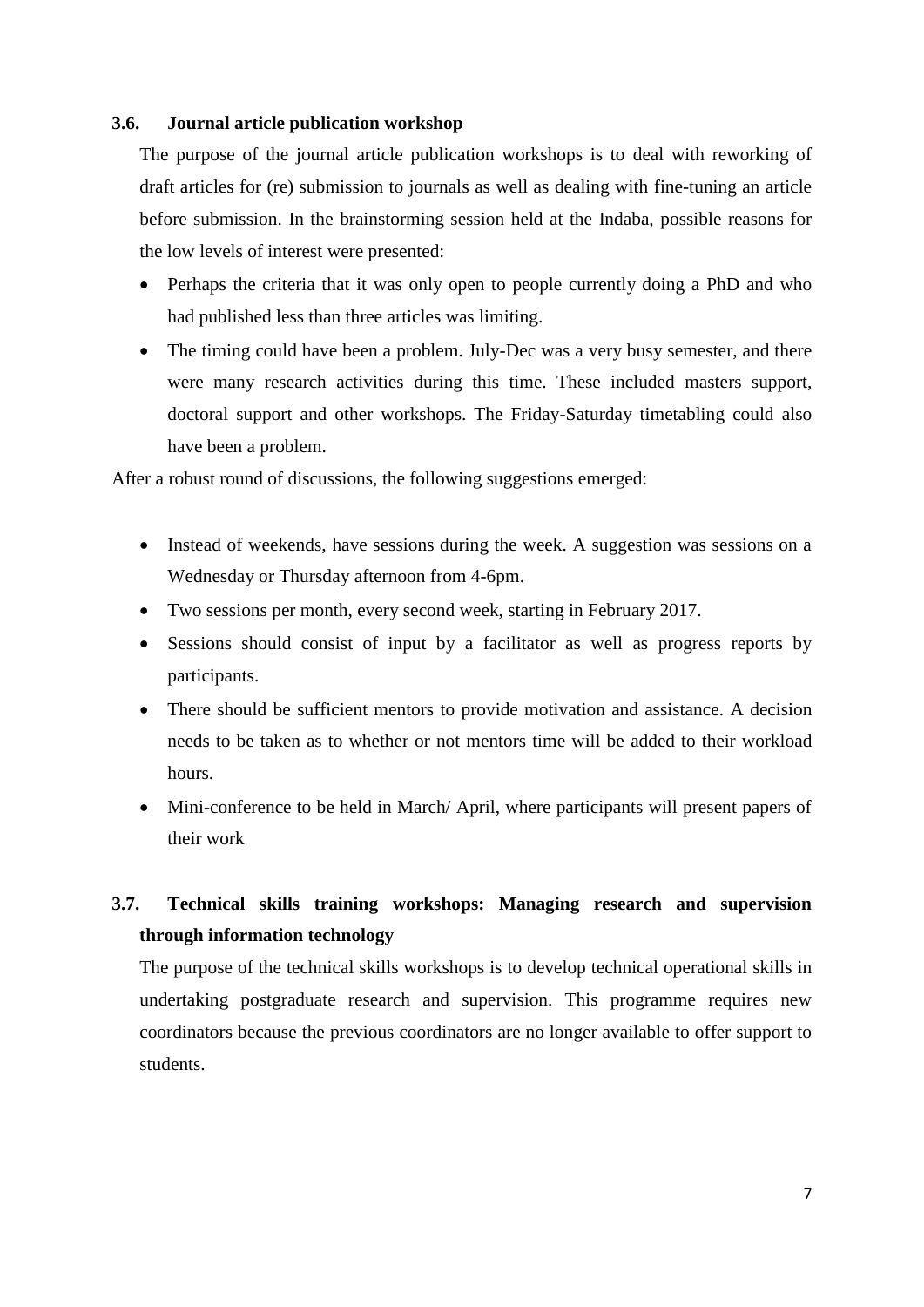# **3.8. Other issues that emerged from the Indaba**

It was recommended that both electronic and face-to-face reviews of proposals should be used by the School of Education because they have equal strengths and weaknesses (contextually). The review panel should consist of at least a senior academic member, a member from the student's Discipline, and an external member (outside the Discipline).

It was also recommended that all examiners results should hold equal weight when coordinating reports are compiled. Report coordinators should thus take the average mark as the final mark if there are two marks indicated in the reports.

# **4. Teaching and Learning Indaba**

# **4.1. Introduction**

The Teaching and Learning Indaba held over two days covered the following themes:

- University policies (plagiarism, assessment, student feedback on teaching quality)
- Physical resources/large classes
- Human resources (refers to Human resource issues in our School staffing, workload, assessment, etc.)
- Staff-Student Interaction/Other.

One hour was allocated to discussion for each theme before forty-five-minute report back sessions. These sessions were facilitated by different academic staff.

# **4.2. University policies**

The following university policies were discussed:

- Plagiarism policy.
- Assessment policy.
- Policy on student feedback on teaching quality.

# **4.2.1. Plagiarism policy**

In the report back session, staff highlighted the following challenges with this policy:

- The need for clarification/elaboration of what constitutes **minor** and major offences.
- The difficulty in the implementation of the policy due to large classes.
- Resubmission of plagiarised assignments increases the marking workload.
- Staff need to be aware of **software programmes** that permit "Spinning an assignment".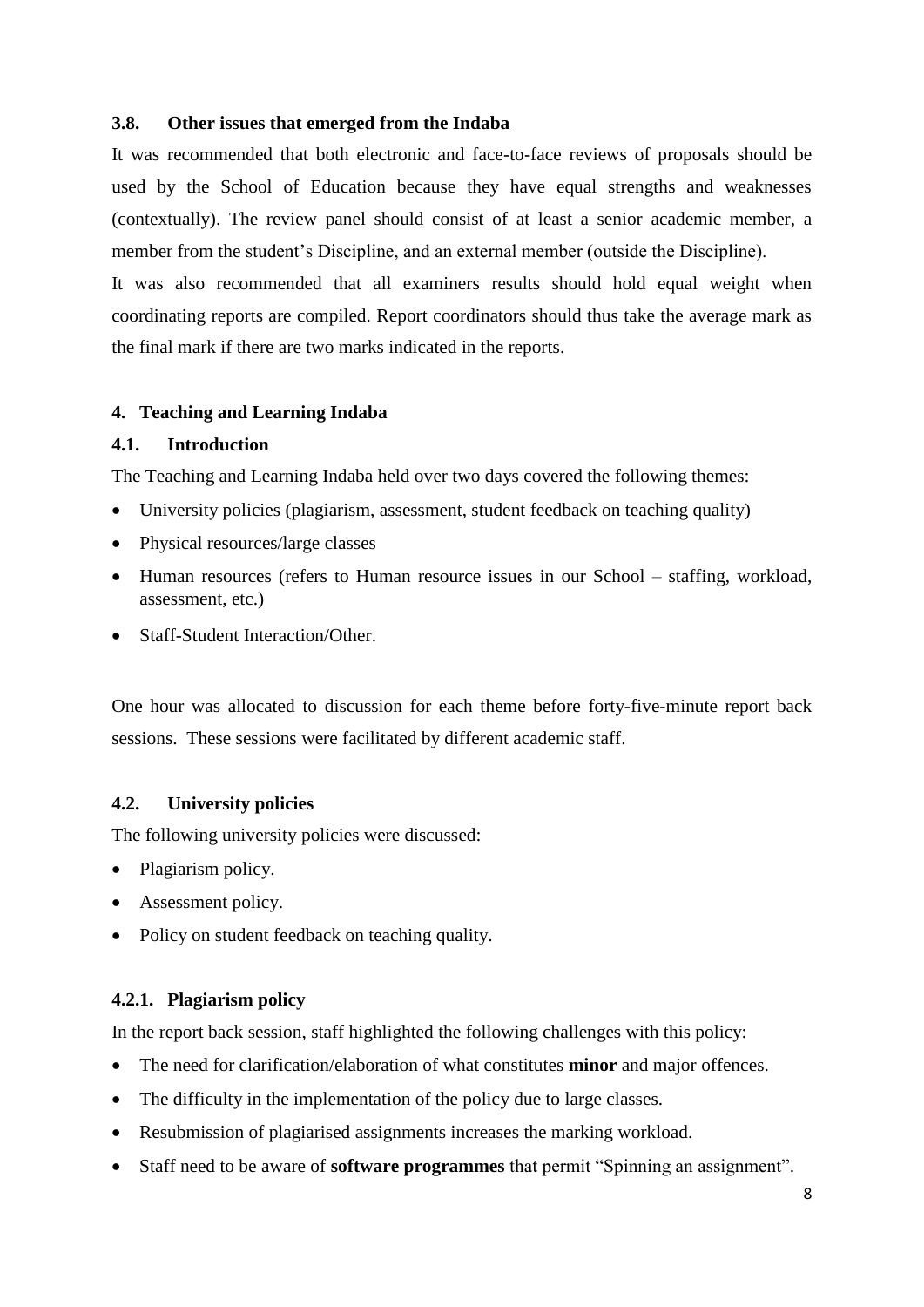As a way forward, the following intervention strategies were suggested:

- Group feedback around plagiarism is not permitted; feedback has to be one-on-one.
- Students should receive electronic feedback on plagiarism.
- The teaching of academic literacy surrounding reading/writing /academic assignments in HE (*generic* or *embedded* interventions) needs to be overt.
- Need to consider having less formative assessments.

# **4.2.2. Assessment policy**

The following concerns were raised by staff:

- The increase in student numbers (massification) influences the number of additional tutors required. Those appointed as contract staff do not always have the desired levels of competence, despite assessment training.
- There seems to be a mismatch between the credit points of a module, the notional hours (contact time and self-study) and the number of assessments – we seem to be over assessing.
- There is repetition of competences across programmes and across levels.
- The staff who designed the module templates are often not teaching or assessing those modules.
- Questions such as whether the policy is being implemented consistently and how staff select cases to be sent to external examiners (10% with a spread?) were posed.

The following intervention strategies were discussed:

- The appointment of more permanent staff may not necessarily reduce the need for contract staff.
- With the increasing number of students, the Clusters could possibly consider team marking or designated section marking.
- There is a need to share competences and assessment across levels according to the template especially across methods modules.
- There should be coherence and communication across disciplines and within disciplines.
- Clusters should report on assessment and moderation practices.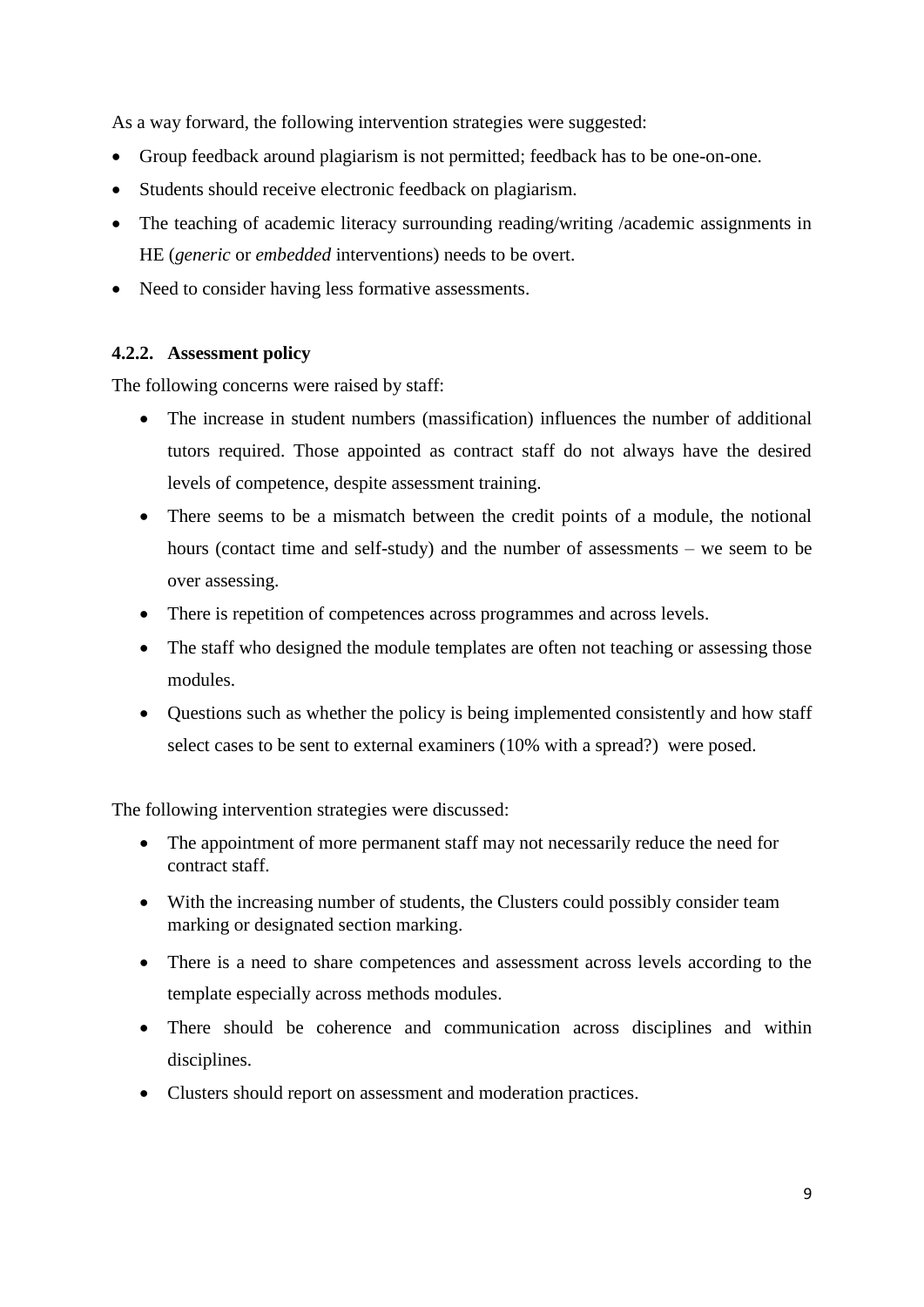## **4.2.3. Policy on student feedback on teaching quality**

Staff were unanimous in their call for clarification of online and manual module evaluation. The manual module evaluation requires strict adherence to procedures of administering (to be done by a peer, placed in a sealed envelope and sent to QPA). However, QPA is reluctant to engage with the manual module evaluation. Staff were informed through the plenary discussion that the online system permits isolating which staff member is being evaluated where team teaching is involved. It is also possible to ask that postgraduate students evaluate supervision – staff need to send a list of supervised students to QPA.

Staff raised concerns around the poor response rate from students and whether students take this exercise seriously. A suggestion was that perhaps students do not take the module evaluation seriously because they are not given feedback on their modules in the same academic year.

The following questions were discussed by participants:

- What is being done with the STs evaluations?
- Where are they being discussed?
- How is this informing future practices?
- Is this just an *exercise in compliance*?

Positive feedback about staff members should be shared to reinforce best practices (at clusters/school levels). There should be spaces for ongoing dialogue/ interaction with students throughout the course/module to gauge the level of "what is working/not working?"

# **4.3. Physical Resources/ large classes**

## **4.3.1. Overcrowding of venue/laboratories**

As a result of the large student numbers, lecture rooms and laboratories are inadequate. There is insufficient furniture in most venues and staff end up spending a lot of time physically setting up classrooms. The large number of students per module creates challenges for staff to meet assessment feedback deadlines. There is therefore a need for trained markers to be employed.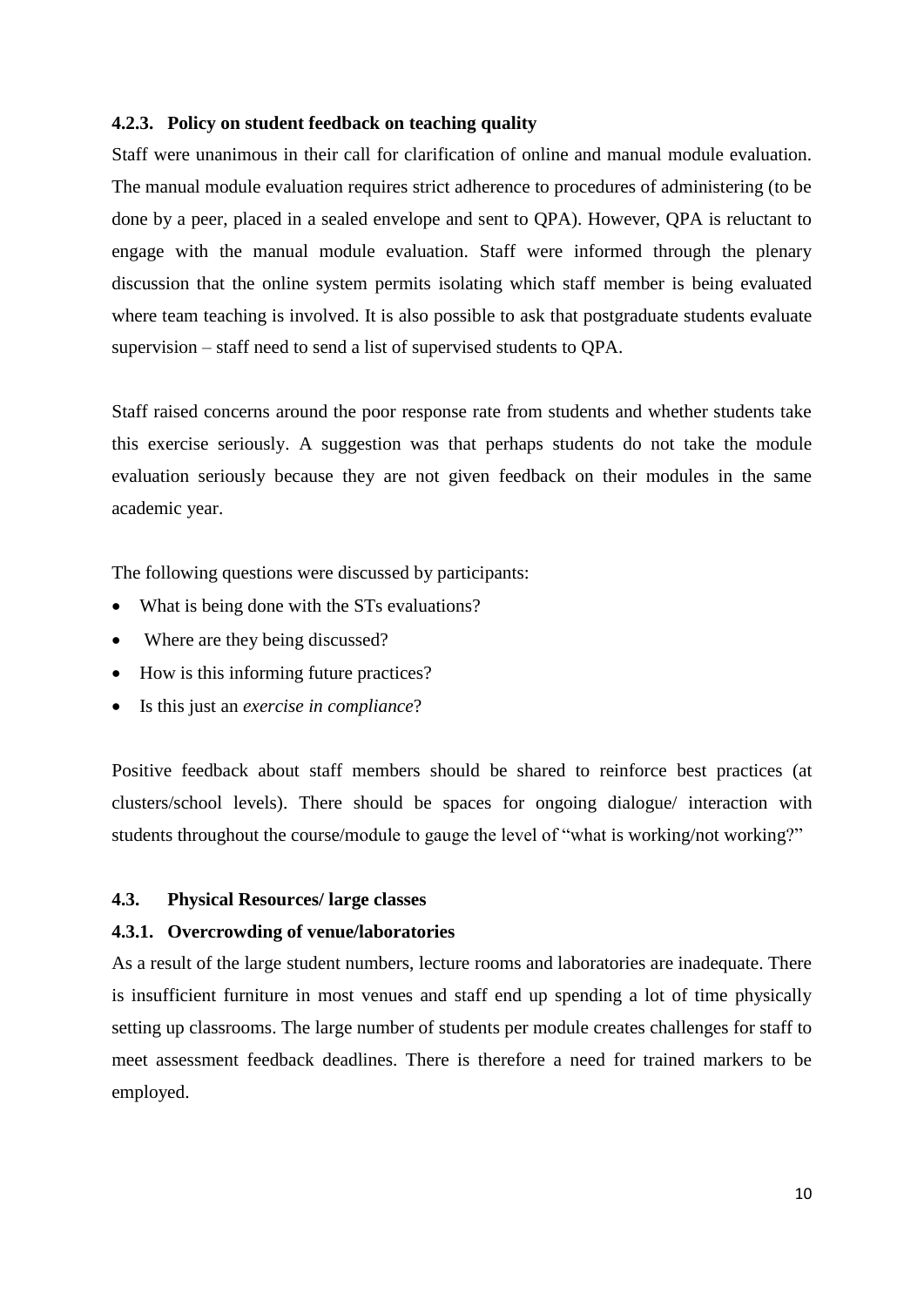# **4.3.2. Creative pedagogical strategies**

In view of the large number of students and overcrowding of lecture venues, staff discussed some creative ways through which modules could be effectively taught and assessed. At present, it appears the Moodle learning site is being used as a reservoir rather than a tool for learning. There is need to create systematic scaffolded learning (Morrow; Vygotsky; Socrates; Boal)

| <b>SESSION</b>                          | <b>FORMAT</b>                                                                         |
|-----------------------------------------|---------------------------------------------------------------------------------------|
| Lecture                                 | Focus on <b>content</b> delivery; Handout: grid to take notes; the lecture            |
|                                         | front-led classroom; teacher-led; conveying of information: historical                |
|                                         | record                                                                                |
|                                         | Take home task: Interview: teacher union vs. teacher professional                     |
|                                         | association:                                                                          |
|                                         | Readings                                                                              |
| Workshop                                | Focus on UKZN REACH campaign: student-driven; interview the                           |
|                                         | teacher: Question-answer format: Socratic dialogue; reading exercise                  |
|                                         | (newspaper articles); Co-responsibility for learning; Setting ground                  |
|                                         | rules for participation; managing large classes                                       |
|                                         | Take home task: inspirational teacher                                                 |
|                                         | Readings                                                                              |
| Role play                               | "The BBC interview": speaking in role; creating new audiences; Drama:                 |
|                                         | [Augusto Boal]                                                                        |
| The learning site: readings for         | Pedagogy is directed not towards entertainment (fun): towards                         |
| each section; course structure          | organising systematic learning and teaching                                           |
| and handout; Power Point                | Scaffolded directions towards assignments (Vygotsky): what is a                       |
| $presentations \rightarrow interactive$ | professional teacher?                                                                 |
| material                                | Readings                                                                              |
| Permutations and combinations           | PURPOSE $\rightarrow$ FORM OF TEACHING                                                |
|                                         | BEYOND teacher-centred pedagogy $\rightarrow$ Learner-centred pedagogy: $\rightarrow$ |
|                                         | active co-responsible LEARNING CENTRED PEDAGOGY                                       |

# **4.3.3. Attendance**

Staff noted that attendance is very poor, particularly on Fridays. It is therefore crucial for staff to come up with creative ways of attracting students to lectures. As a starting point, it is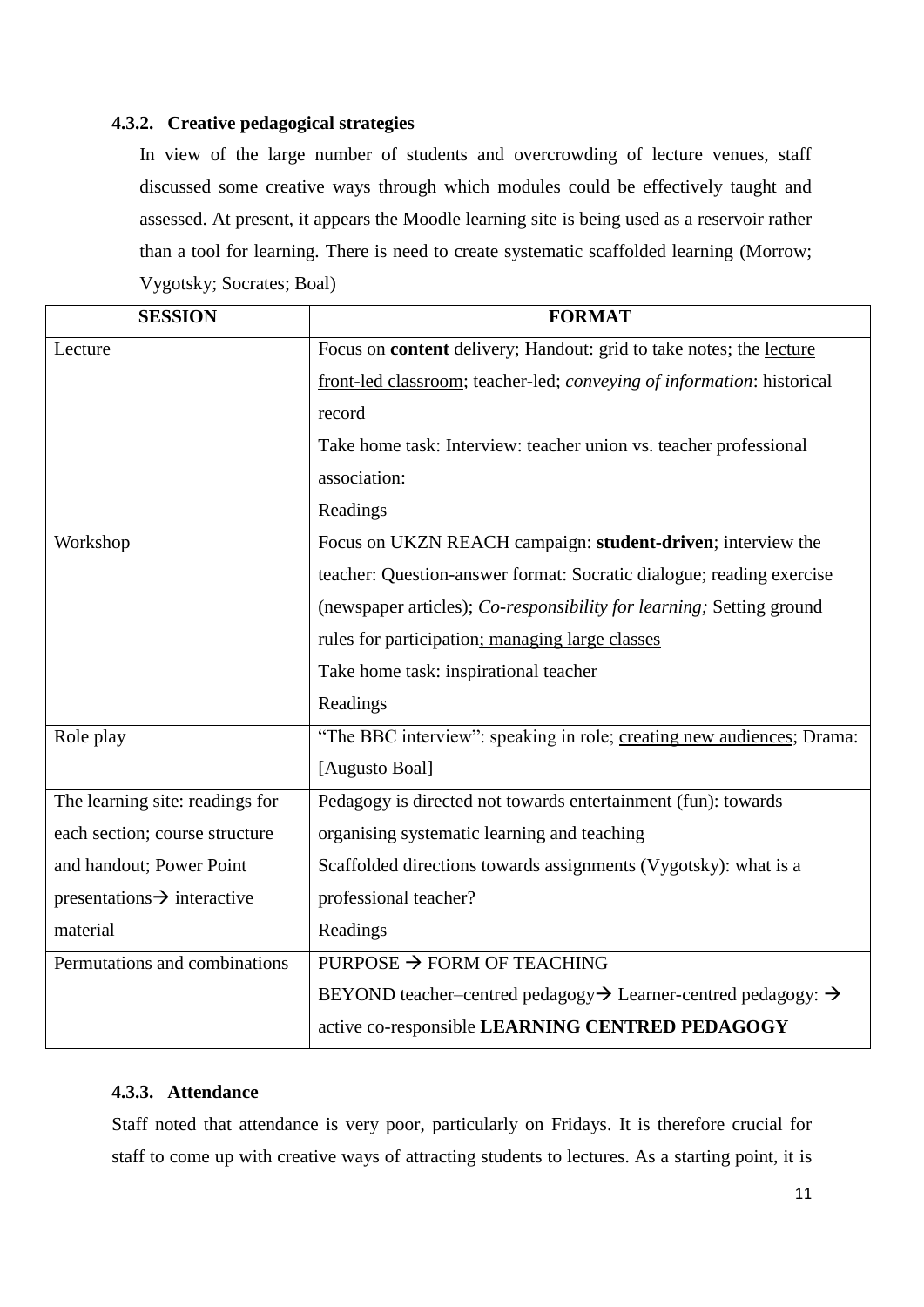important that each day, after a lecture, all names of students who were absent be struck off so that students do not sign when they return to a subsequent lecture. Staff should prepare short quick exercises for completion in class as well as award credits for self-study and learning outside of lectures. Take-home tasks should be included as part of the module. The pedagogy must be inviting to attend, rather than reading "old material". Perhaps there is a need to abandon the course pack and make the classroom a space for engagement/questioning and challenging students rather than a space in which content is simply delivered by the lecturers.

# **4.3.4. Classroom management**

While it may be tempting to do away with registers, the handbook requirement is that students attend 80% of lectures. This is something that requires further discussion. With the increasing number of students in our classes, it is important that we conduct staff development to manage larger classrooms.

# **4.4. Human Resources**

## **4.4.1. Staffing and workloads**

There was an expressed concern that Senior lecturing staff are taking on the "University service" agendas such as academic leaders, cluster leaders, coordinators and that there is a reluctance of Associate Professors/Professors to take up leadership roles. The latter are more engaged in research productivity activities (supervision/research articles/ books/ chapters). *University Service*, *Community Engagement*, T*eaching & Learning* and *Research* (four pillars of "academics work") is differently weighted for different levels of staffing at Lecturer, Senior Lecturer, Associate Professor and Professor levels. One needs to understand and explore the reasons why there is a reluctance of senior staff (AP, P) to take on leadership positions. Some possibilities include:

- AP and P have served this role previously.
- The equity profile of senior leadership and management needs to be changed.
- The lack of institutional support to undertake the management leadership (e.g. HR challenges in managing the resourcing and budgeting).
- Lack of communication response from HR (located on Howard/Westville campuses) generates a lack of incentives to become cluster leaders).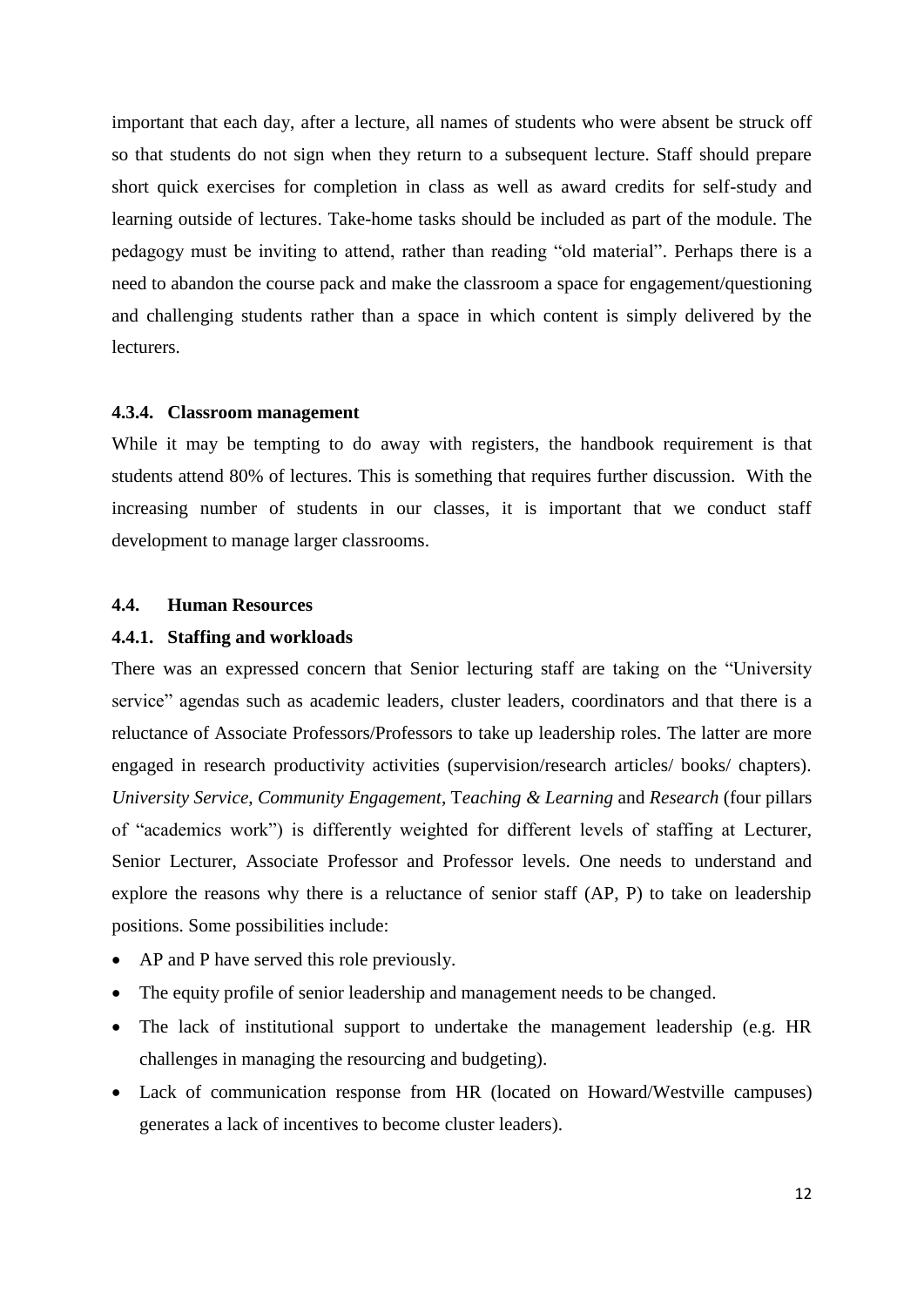Some other human resource related issues raised in the discussion were that:

- an internal School policy outlining the workload formula for: module /discipline/ programme/site/TP co-ordination should be developed by the School Management team and implemented uniformly across the school. The school has the latitude to design such a management tool (non-remunerated);
- there is a need to understand more clearly the **distribution of workloads** policy as a **management tool** to assist planning of academics' use of time, not a slavish mechanistic compliance tool;

# **4.4.2. Enrolment planning**

A concern was raised that **enrolment planning** does not dovetail with human and physical resources planning. It appears that some modules are over-subscribed which becomes a **registration** problem. There are efforts being developed for *Orientation 2017*  to pay more attention to phase enrolment and the need for students to make informed choices for their curriculum construction. It was suggested that the quality of the venues is impeding the delivery of quality pedagogy. Issues such as dirty classes, insufficient furniture, disorderly venues and the marked white boards impact negatively on delivery of lectures.

#### **4.4.3. Administrative Staff**

Staff expressed concern that the Administrative support staff are *disconnected* from the academic staff as they (Administrative staff) have been relocated to an admin hub. It was also suggested that there is need for the administrative offices to have *staggered office lunch/tea breaks.* It is also of concern that administrative staff are only available to support **4 administrative meetings per year**. This is grossly *inadequate* given the scale of operations of the School. It was also reported that there is a high turn-over of administrators dealing with Applications for PGCE and Honours. The movement of permanent administrative staff to new portfolios results in **continuity challenges f**or management and those administering the programmes. It was noted that there is need to circulate a document clarifying the duties of ALL administrators, their (new) office venues and working hours to all staff members.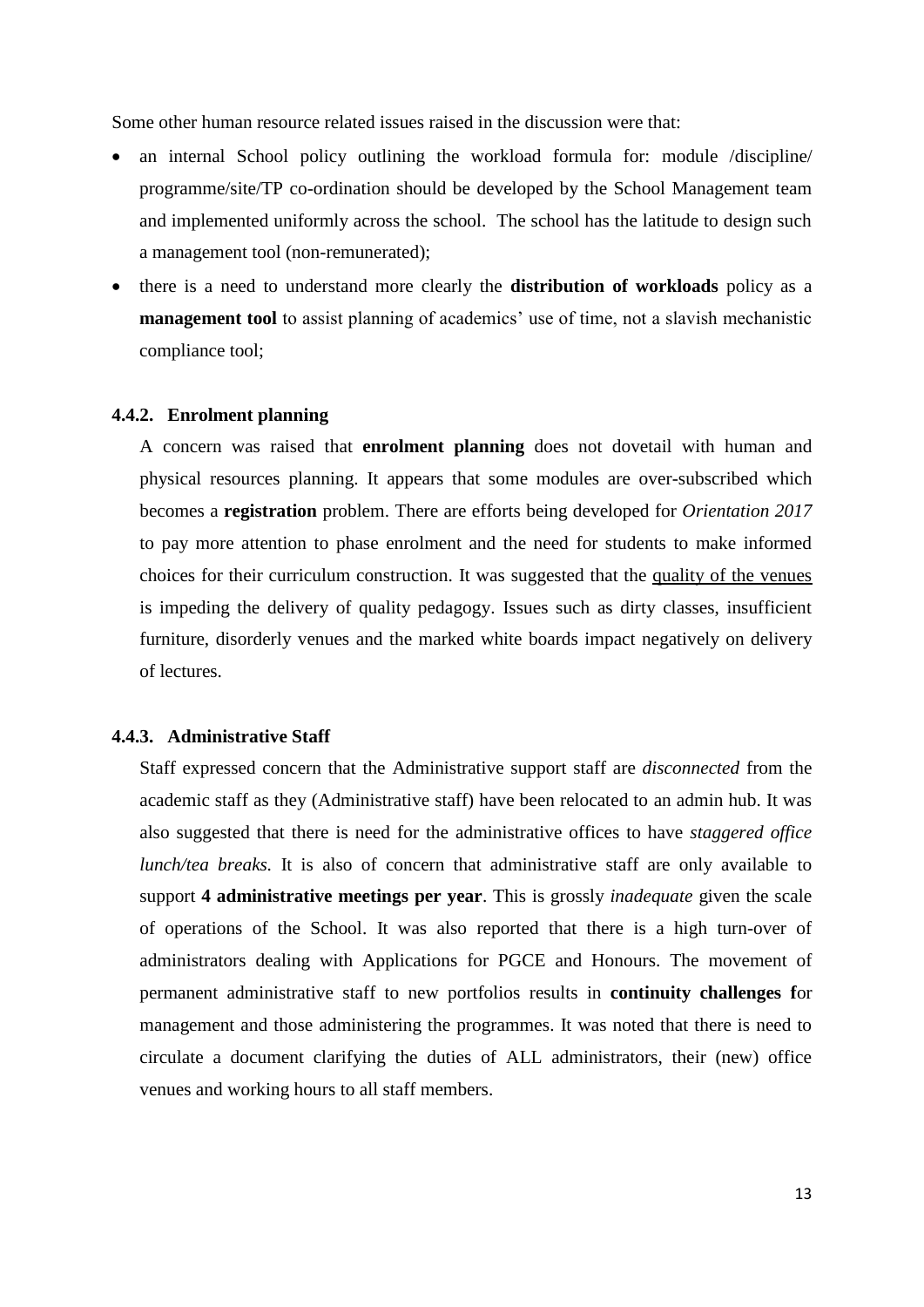#### **4.5. Staff-student interactions**

#### **4.5.1. Student-staff relations**

Staff spoke at length about absenteeism and late arrivals of our students. It was suggested that staff should make it worthwhile for students to attend classes and we should use multiple, varied styles of teaching. It is also important for lecturers to set the tone by arriving on time for lectures and not cancelling lectures unnecessarily. Our students have a tendency to write assignments and compete other tasks without attending lectures – students need to be made aware that writing assignments is not participation in the module. It was suggested that a task team be appointed to develop a booklet (BEING A UNIVERSITY STUDENT) on HOW to learn, read diagrams, take notes in lectures, interact with Moodle, prepare for an assignment and participate in the classroom.

There was discussion around students who have developed the habit of voicing issues with **SRC** to gain leverage before dealing with cluster leaders and management. Quite often students mis-represent the issues to the SRC. The procedures and management systems need to be made clear to students and the SRC.

## **4.5.2. Negative behaviours amongst staff and students**

While most the undergraduate students are appreciative and participative in pedagogy, there are some students who display negative behaviour. Many of these students spend large amounts of time in the sunken lounges, corridors and courtyards instead of being in the library.

#### **4.5.3. Staff-student relations: Postgraduate issues**

Some of the postgraduate students (Honours and M Ed) are from outlying areas (such as Empangeni) and therefore not able to make the 16h00 start of lectures. It was suggested that we should consider offering block sessions for those from outlying areas. It was also suggested that there is a need to consider a **bridging course** for those who are not sufficiently prepared in the discipline, research methodology and academic writing. There are students who completed Honours at other institutions and apply to do M Ed studies at UKZN and such students' proficiencies need to be monitored.